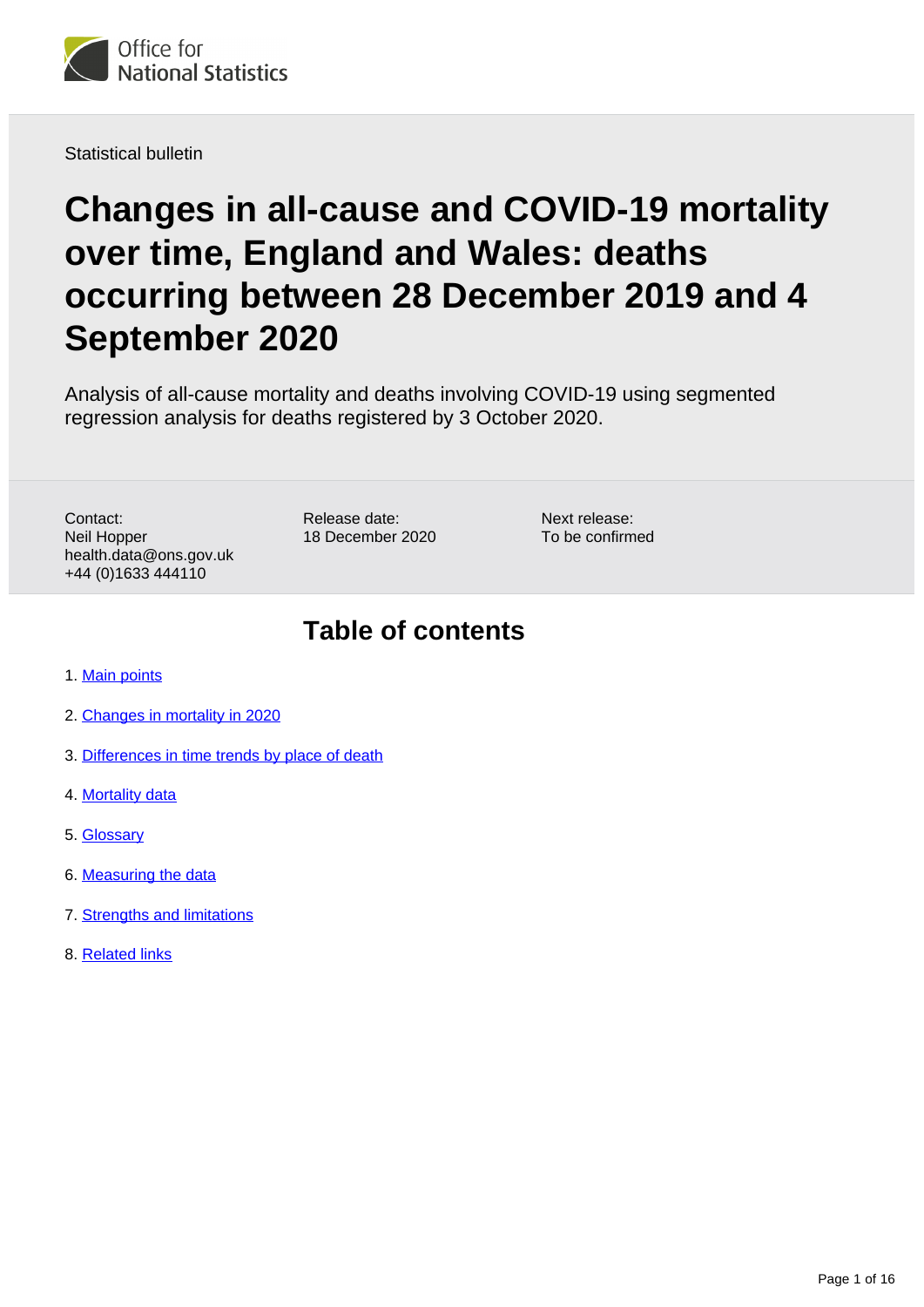## <span id="page-1-0"></span>**1 . Main points**

- There was a statistically significant change in the pattern of all-cause daily deaths in England and Wales that occurred on 18 March 2020 with the rate of change increasing from an increase of 0.8 deaths on average per day to an increase of 73.5 deaths on average per day reaching a peak on 8 April; the rate of change in the number of deaths then declined steeply until 11 May.
- Looking at coronavirus (COVID-19) mortality, the significant change in trend started on 20 March, from which date deaths involving COVID-19 increased by an average of 68.4 deaths per day until 8 April before falling again, following a very similar pattern to all-cause deaths.
- Non-COVID-19 mortality followed a slightly different pattern to COVID-19 and all-cause mortality; non-COVID-19 deaths peaked a few days later on 11 April and declined steeply until 10 May, then increased gradually thereafter.
- This analysis adds to previous knowledge by indicating exactly when statistically significant changes in the trends in daily deaths occurred; the dates highlighted are not designed to define when one wave of the pandemic started or finished.
- The fact that non-COVID-19 deaths peaked at a similar time to COVID-19 deaths supports the possibility that excess non-COVID-19 deaths in the earlier months may have been caused directly by undiagnosed COVID-19; in contrast, in the later months the slight increase in non-COVID-19 deaths might be attributed to indirect consequences of the pandemic such as delayed care.
- The peak in all-cause and COVID-19 mortality occurred at similar times in private homes (4 April) and hospitals (7 April) but peaked later in care homes (12 April); this could indicate different patterns of infection in the different settings.

## <span id="page-1-1"></span>**2 . Changes in mortality in 2020**

2019 saw the first year-on-year decrease in the number of deaths since 2016 and had the lowest annual agestandardised mortality rate recorded [since our data time series began in 1994.](https://www.ons.gov.uk/peoplepopulationandcommunity/birthsdeathsandmarriages/deaths/datasets/deathsregisteredinenglandandwalesseriesdrreferencetables) The first few months of 2020 continued the trend of low mortality, with the majority of deaths recorded each week falling below the five-year average (2015 to 2019), which in part can be explained by the [mild winter in 2019 to 2020 \(PDF, 439KB\)](https://www.metoffice.gov.uk/binaries/content/assets/metofficegovuk/pdf/weather/learn-about/uk-past-events/summaries/uk_monthly_climate_summary_winter_2020.pdf) and low [levels of circulating influenza \(PDF, 2.2MB\)](https://assets.publishing.service.gov.uk/government/uploads/system/uploads/attachment_data/file/895233/Surveillance_Influenza_and_other_respiratory_viruses_in_the_UK_2019_to_2020_FINAL.pdf). This changed when coronavirus (COVID-19) deaths began to be registered in March 2020, leading to a steep rise in both all-cause and COVID-19 deaths.

We have reported regularly on the time trends of [deaths](https://www.ons.gov.uk/peoplepopulationandcommunity/birthsdeathsandmarriages/deaths/bulletins/deathsregisteredweeklyinenglandandwalesprovisional/latest) in the pandemic period since March, in our deaths [registered weekly](https://www.ons.gov.uk/peoplepopulationandcommunity/birthsdeathsandmarriages/deaths/bulletins/deathsregisteredweeklyinenglandandwalesprovisional/latest) (numbers of deaths) and [monthly mortality analysis](https://www.ons.gov.uk/peoplepopulationandcommunity/birthsdeathsandmarriages/deaths/bulletins/monthlymortalityanalysisenglandandwales/october2020) (age-standardised mortality rates) publications. Patterns over time in [non-COVID-19 deaths](https://www.ons.gov.uk/peoplepopulationandcommunity/birthsdeathsandmarriages/deaths/articles/analysisofdeathregistrationsnotinvolvingcoronaviruscovid19englandandwales28december2019to1may2020/28december2019to10july2020) and [international comparisons](https://www.ons.gov.uk/peoplepopulationandcommunity/birthsdeathsandmarriages/deaths/articles/comparisonsofallcausemortalitybetweeneuropeancountriesandregions/januarytojune2020) have also been published. In this bulletin, we identify exactly when statistically significant changes in the mortality trends occurred, using a method called segmented breakpoint analysis.

This method (described in detail in [Measuring the data\)](https://www.ons.gov.uk/peoplepopulationandcommunity/birthsdeathsandmarriages/deaths/bulletins/changesinallcauseandcovid19mortalityovertimeenglandandwales/deathsoccurringbetween28december2019and4september2020#measuring-the-data) identifies the days when the rate of death changed significantly and determines the number of significant dates or "breakpoints" to look for in each data series; these are then derived from the data. Seasonal adjustment based on a five-year average was used to take into account the changes in mortality that are usually seen over the year.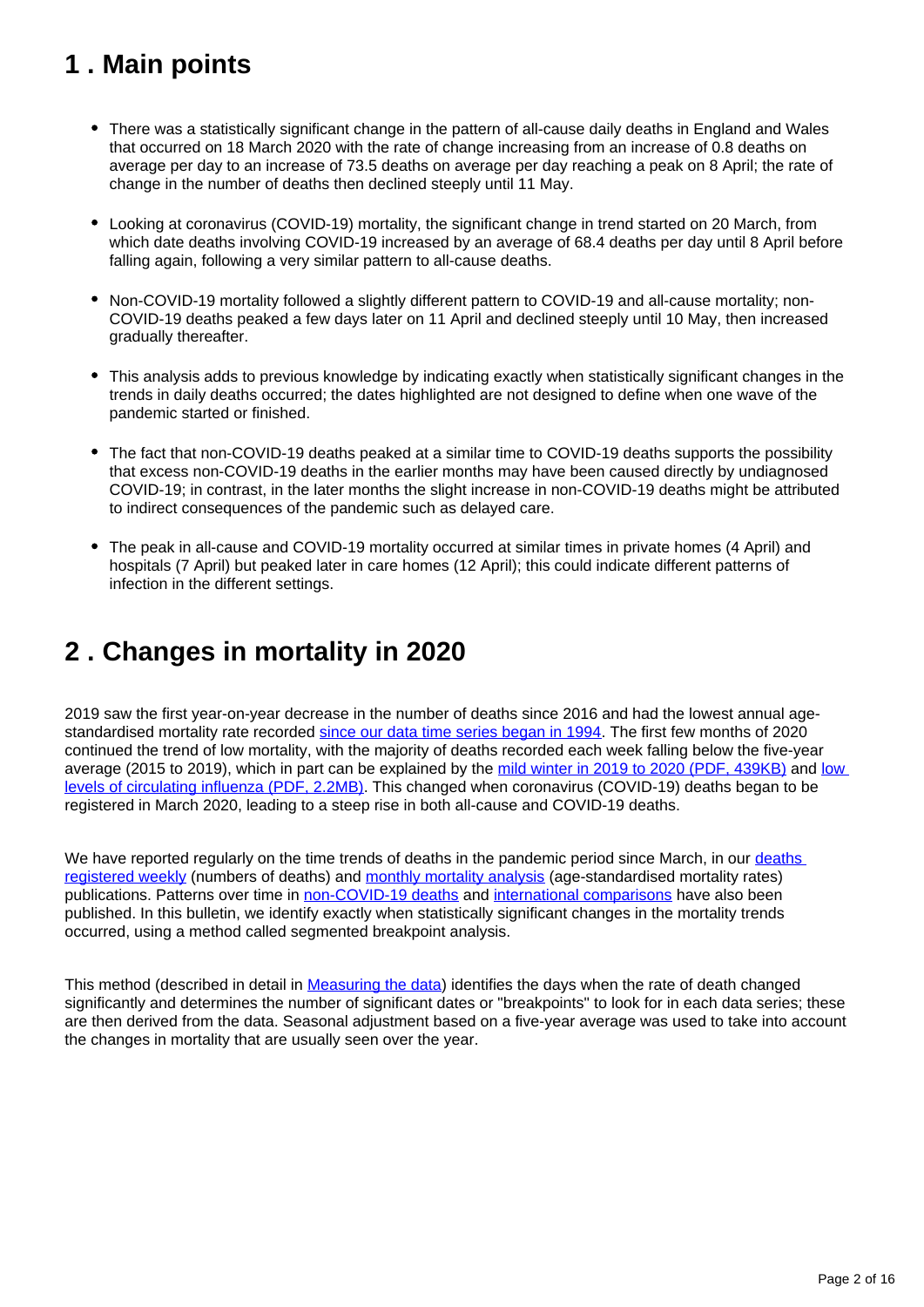### **All-cause mortality**

#### **Figure 1: The first significant change (breakpoint) in all-cause mortality occurred on 18 March**

**Number of deaths per day, all causes: England and Wales, deaths occurring between 28 December 2019 and 4 September 2020 and registered by 3 October 2020**

### Figure 1: The first significant change (breakpoint) in all-cause mortality occurred on 18 March

Number of deaths per day, all causes: England and Wales, deaths occurring between 28 December 2019 and 4 September 2020 and registered by 3 October 2020



#### **Source: Office for National Statistics – Changes in all-cause and COVID-19 mortality over time: England and Wales**

#### **Notes:**

- 1. Figures include deaths of non-residents.
- 2. Based on date of death, registered up to 3 October 2020.
- 3. All figures for 2020 are provisional.
- 4. Information on segmented regression, breakpoints and modelled deaths can be found in the measuring the data section.
- 5. Modelled number of deaths based on fitting to seasonally adjusted deaths by date as provided by the segmented regression model.

As Figure 1 shows, the number of deaths day by day tends to be volatile. Using a seasonally adjusted daily mortality model, we applied segmented regression analysis to find out at which points over the period the trend in mortality changed statistically significantly.

The general distribution can be described by the following main changes.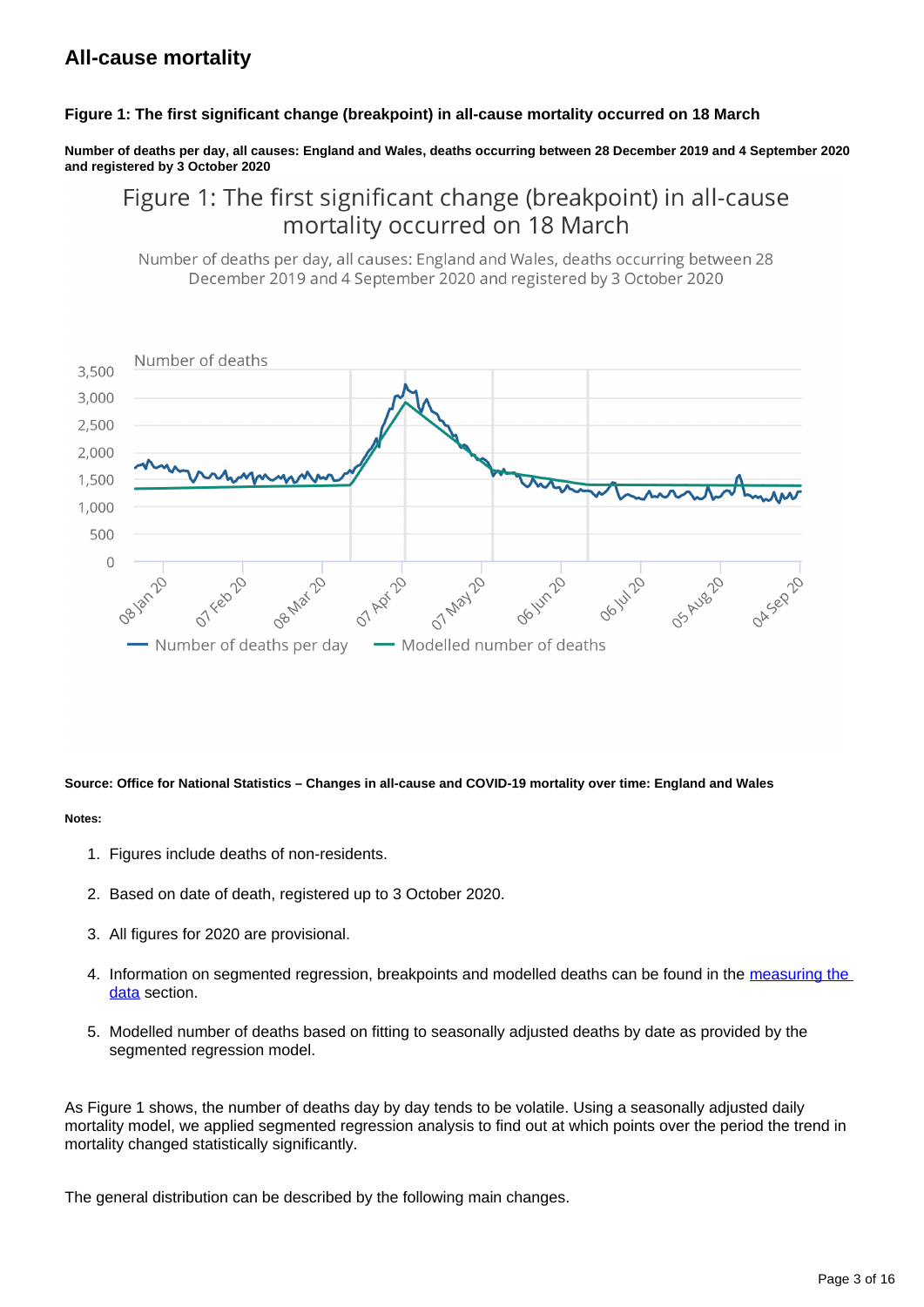On 28 December 2019 (the start of the year 2020 in terms of weekly mortality reporting) the number of deaths that occurred was 1,706; deaths rose to a peak of 3,241 on 8 April 2020 before decreasing to 1,270 deaths on 4 September. As this analysis is based on the date a death occurred rather than when it was registered, we expect the total recorded number of deaths to increase as more deaths are registered, especially for the most recent dates. This would be unlikely to alter the general distribution of mortality over the period.

Using four breakpoints, we can look more closely at where there were significant changes in the number of deaths per day.

Table 1 shows the date of each breakpoint calculated, the seasonally adjusted modelled number of deaths on that date, and the rate of increase or decrease in average deaths per day up to and from that breakpoint (rate of change).

#### Table 1: Breakpoints in rate of change for all-cause mortality

England and Wales, deaths occurring between 28 December 2019 and 4 September 2020 and registered by 3 October 2020

|                         | <b>Breakpoint 1</b>      | <b>Breakpoint 2</b>      | <b>Breakpoint 3</b>     | <b>Breakpoint 4</b>      |  |  |
|-------------------------|--------------------------|--------------------------|-------------------------|--------------------------|--|--|
| <b>Breakpoint (day)</b> | Day 82: 18 March<br>2020 | Day 103: 8 April<br>2020 | Day 136: 11 May<br>2020 | Day 172: 16 June<br>2020 |  |  |
| <b>Modelled deaths</b>  | 1.404                    | 2.910                    | 1.659                   | 1,398                    |  |  |
| Rate of change          | $+0.8/+73.5$             | +73.5/-37.9              | $-37.9/-7.4$            | $-7.4/-0.2$              |  |  |

Source: Office for National Statistics – Changes in all-cause and COVID-19 mortality over time: England and Wales

#### **Notes**

- 1. Based on death occurrences rather than registrations.
- 2. Modelled deaths are the number of deaths on that date estimated by the seasonally adjusted segmented regression model.
- 3. Rate of change is the average number of deaths per day increase (+) or decrease (-) prior to and after the breakpoint date.
- 4. Information on segmented regression, breakpoints and modelled deaths can be found in Measuring the data.

Between 28 December 2019 and 18 March 2020, the number of all-cause deaths rose by 0.8 deaths per day on average. We then saw a statistically significant change in the pattern of daily deaths with an increase of 73.5 deaths on average per day until 8 April, the peak of the coronavirus pandemic. The average number of deaths per day decreased by 37.9 deaths per day until 11 May, then decreased at a slower rate of 7.4 deaths per day until 16 June, followed by a very small rate of further decrease at 0.2 deaths per day.

### **COVID-19 mortality**

The main driver of mortality over the period [March to June was COVID-19.](https://www.ons.gov.uk/peoplepopulationandcommunity/birthsdeathsandmarriages/deaths/bulletins/deathsinvolvingcovid19englandandwales/deathsoccurringinjune2020#comparing-covid-19-to-other-causes-of-death) Looking at COVID-19 specifically, we see slightly different dates where the mortality trend changed, compared with the all-cause mortality.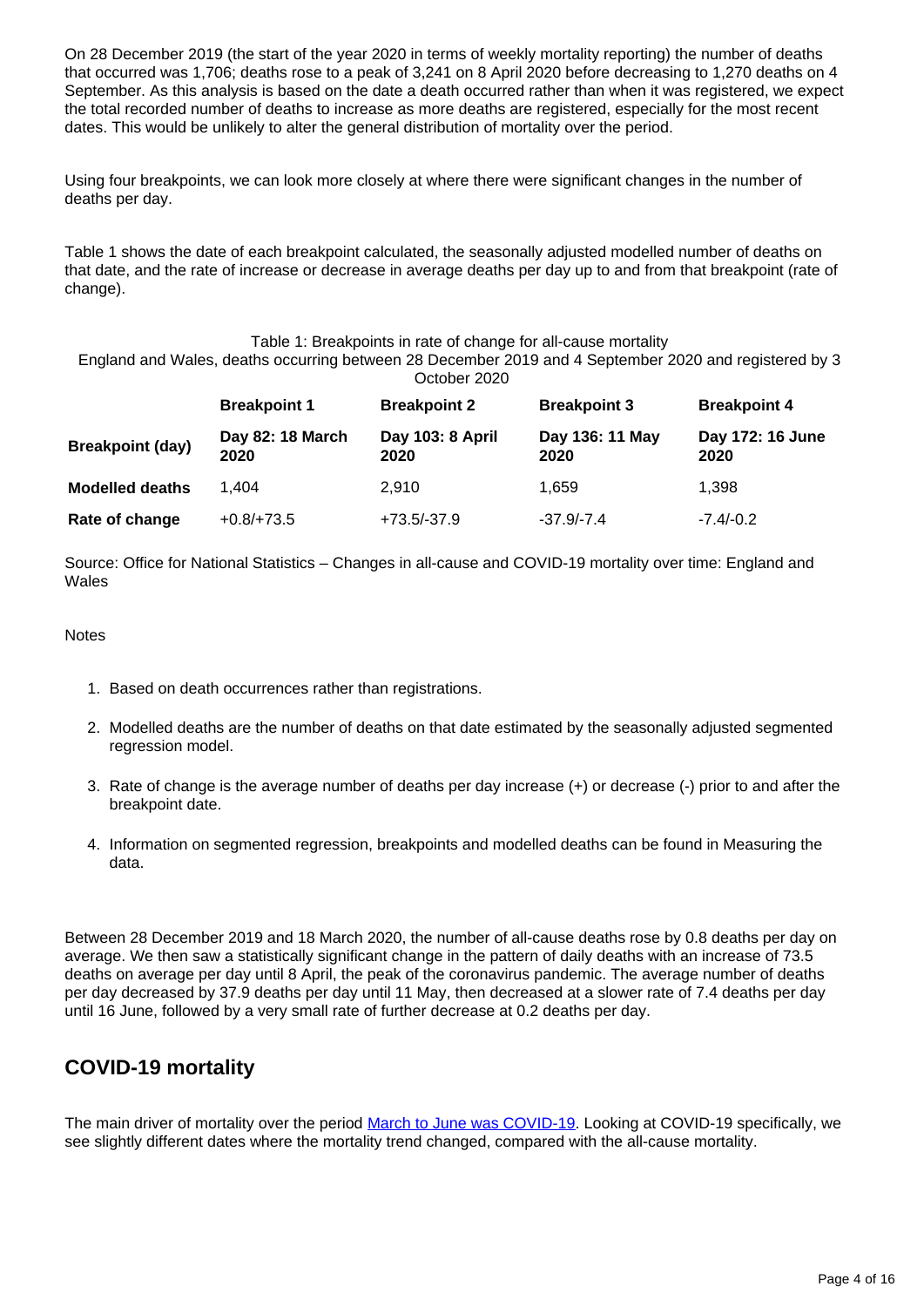We use the term "due to COVID-19" when referring only to deaths with an underlying cause of death of COVID-19, and we use the term "involving COVID-19" when referring to deaths that had COVID-19 mentioned anywhere on the death certificate, whether as an underlying cause or not. The following analysis will focus on all deaths involving COVID-19.

#### **Figure 2: The first significant change (breakpoint) in all-cause mortality occurred on 20 March**

**Number of deaths per day, deaths involving COVID-19, England and Wales, deaths occurring between 28 December 2019 and 4 September 2020 and registered by 3 October 2020**

### Figure 2: The first significant change (breakpoint) in all-cause mortality occurred on 20 March

Number of deaths per day, deaths involving COVID-19, England and Wales, deaths occurring between 28 December 2019 and 4 September 2020 and registered by 3 October 2020



#### **Source: Office for National Statistics – Changes in all-cause and COVID-19 mortality over time: England and Wales**

**Notes:**

- 1. Figures include deaths of non-residents.
- 2. Based on date of death, registered up to 3 October 2020.
- 3. All figures for 2020 are provisional.
- 4. The International Classification of Diseases, 10th edition (ICD-10) definitions are as follows: coronavirus (COVID-19) (U07.1 and U07.2).
- 5. Information on segmented regression, breakpoints and modelled deaths can be found in the measuring the data section
- 6. Modelled number of deaths based on fitting to seasonally adjusted deaths by date as provided by the segmented regression model.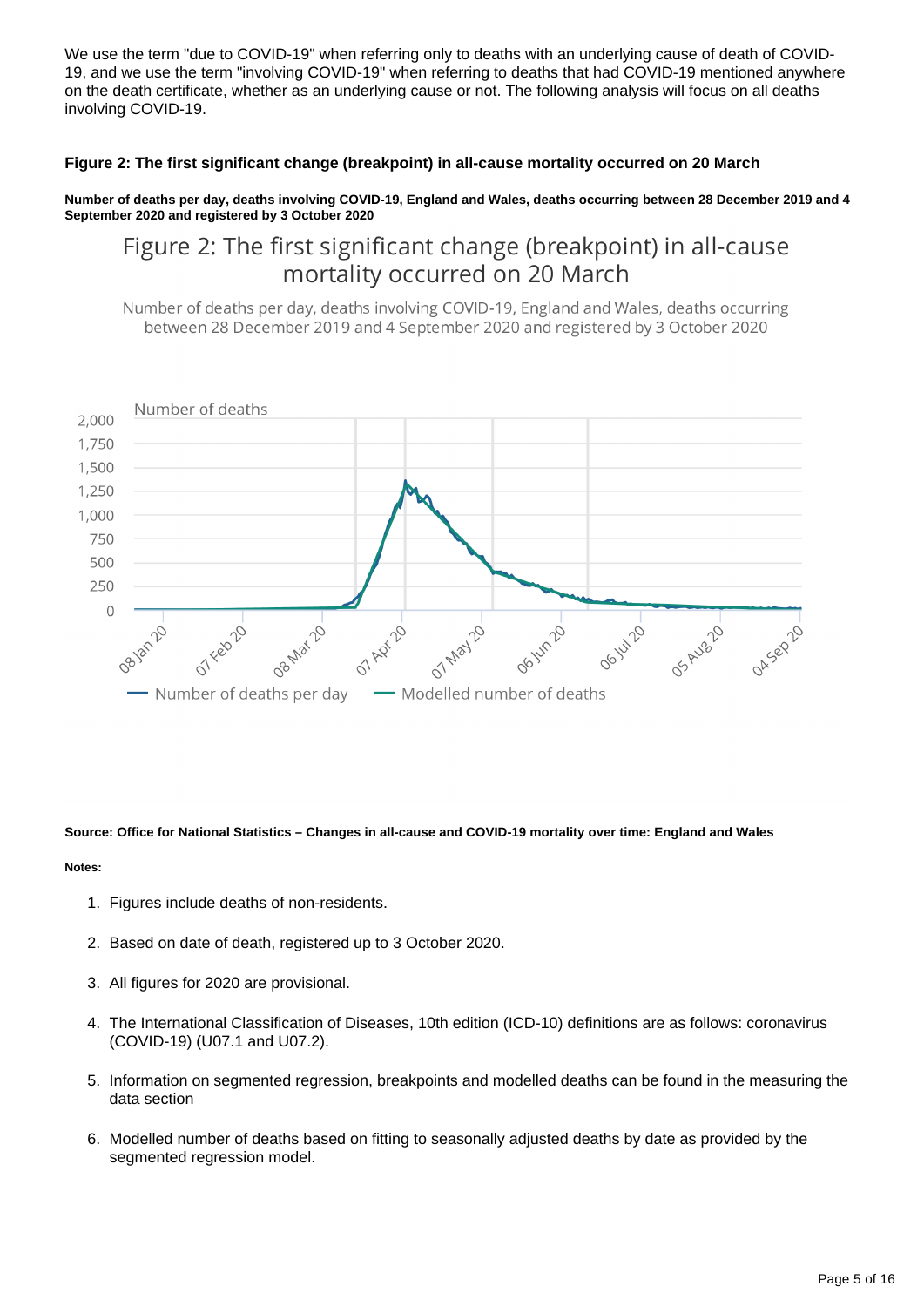#### Table 2: Breakpoints in rate of change for COVID-19 mortality

England and Wales, deaths occurring between 28 December 2019 and 4 September 2020 and registered by 3 October 2020

|                         | <b>Breakpoint 1</b>      | <b>Breakpoint 2</b>      | <b>Breakpoint 3</b>     | <b>Breakpoint 4</b>      |  |  |
|-------------------------|--------------------------|--------------------------|-------------------------|--------------------------|--|--|
| <b>Breakpoint (day)</b> | Day 84: 20 March<br>2020 | Day 103: 8 April<br>2020 | Day 136: 11 May<br>2020 | Day 172: 16 June<br>2020 |  |  |
| <b>Modelled deaths</b>  | 37                       | 1.297                    | 399                     | 76                       |  |  |
| Rate of change          | $+0.4/+68.4$             | $+68.4/-28.2$            | $-28.2/-9.1$            | $-9.1/-1$                |  |  |

Source: Office for National Statistics – Changes in all-cause and COVID-19 mortality over time: England and Wales

**Notes** 

- 1. Based on death occurrences rather than registrations.
- 2. Modelled deaths are the number of deaths on that date given by the seasonally adjusted segmented regression model.
- 3. Rate of change is the average number of deaths per day increase (+) or decrease (-) prior to and after the breakpoint date.
- 4. Information on segmented regression, breakpoints and modelled deaths can be found in Measuring the data.

A similar pattern of changes in the mortality trend can be seen in COVID-19 mortality as in all-cause mortality. The significant changes happened on the same dates, but some of the rates of change differed slightly compared with all-cause mortality. Deaths involving COVID-19 increased at a rate of 0.4 deaths per day on average until 20 March where they started to increase on average by 68.4 deaths per day until 8 April, a similar pattern to that seen in all-cause mortality.

The number of deaths then decreased by 28.2 deaths per day until 11 May, 9.1 deaths per day until 16 June and 1.0 death per day from then on. This is a slightly slower pattern of decline in daily deaths compared with the 37.9, 7.4 and 0.2 average decreases in deaths per day seen in all-cause mortality for those periods.

### **Non-COVID-19 mortality**

As stated previously, the main change in the mortality trend was COVID-19. This explains why the pattern for non-COVID-19 deaths differs more than COVID-19 deaths from the pattern seen in all-cause mortality. The segmented regression analysis looking at non-COVID-19 mortality identified only two statistically significant breakpoints in the data time series.

More information on the methodology can be found in **Measuring the data**.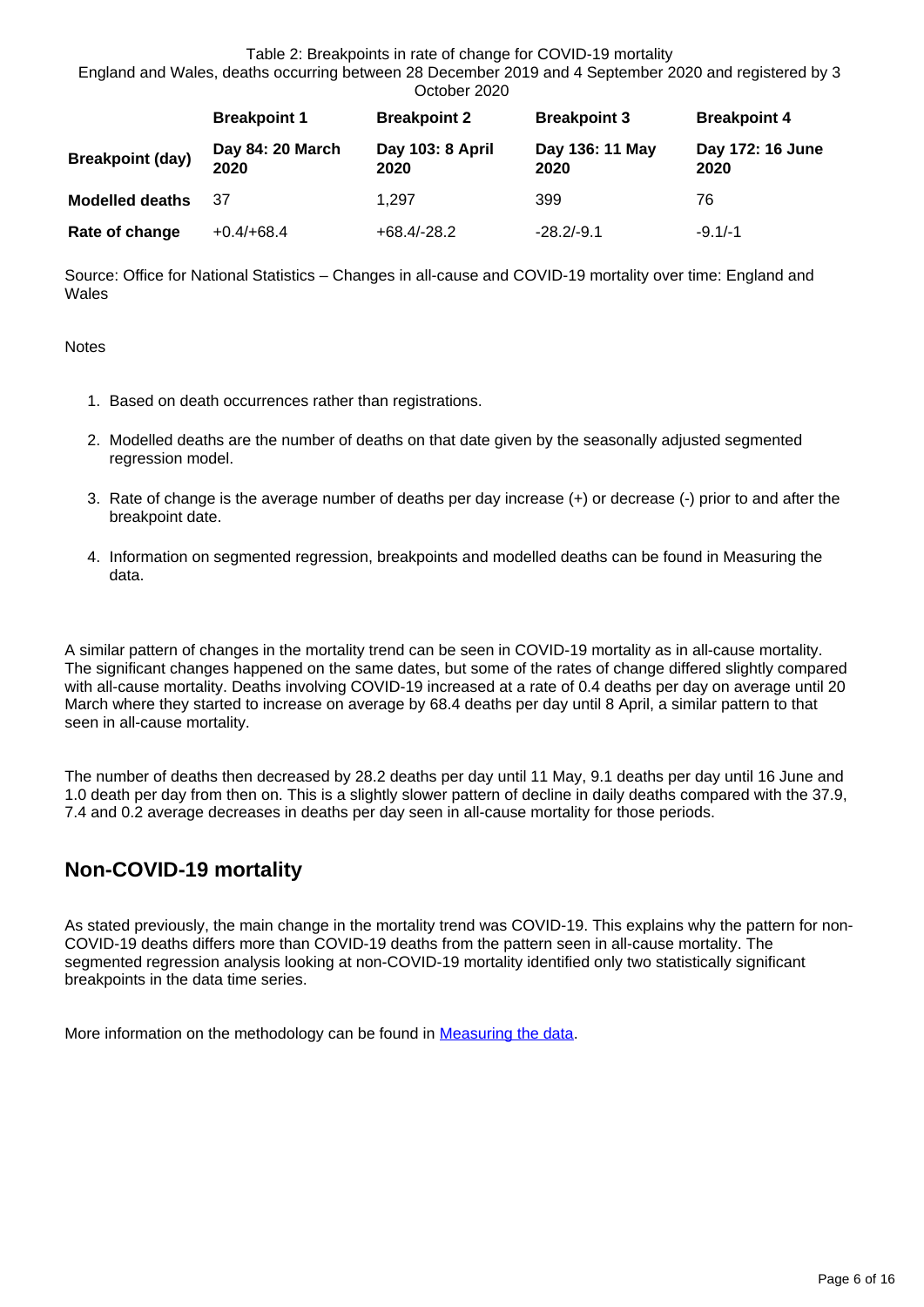#### **Figure 3: Unlike all-cause and COVID-19 mortality, there were only two breakpoints in non-COVID-19 mortality**

**Number of deaths per day, deaths not involving COVID-19, England and Wales, deaths occurring between 28 December 2019 and 4 September 2020 and registered by 3 October 2020**

### Figure 3: Unlike all-cause and COVID-19 mortality, there were only two breakpoints in non-COVID-19 mortality

Number of deaths per day, deaths not involving COVID-19, England and Wales, deaths occurring between 28 December 2019 and 4 September 2020 and registered by 3 October 2020



**Source: Office for National Statistics – Changes in all-cause and COVID-19 mortality over time: England and Wales**

#### **Notes:**

- 1. Figures include deaths of non-residents.
- 2. Based on date of death, registered up to 3 October 2020.
- 3. All figures for 2020 are provisional.
- 4. Information on segmented regression, breakpoints and modelled deaths can be found in the measuring the data section.
- 5. Modelled number of deaths based on fitting to seasonally adjusted deaths by date as provided by the segmented regression model.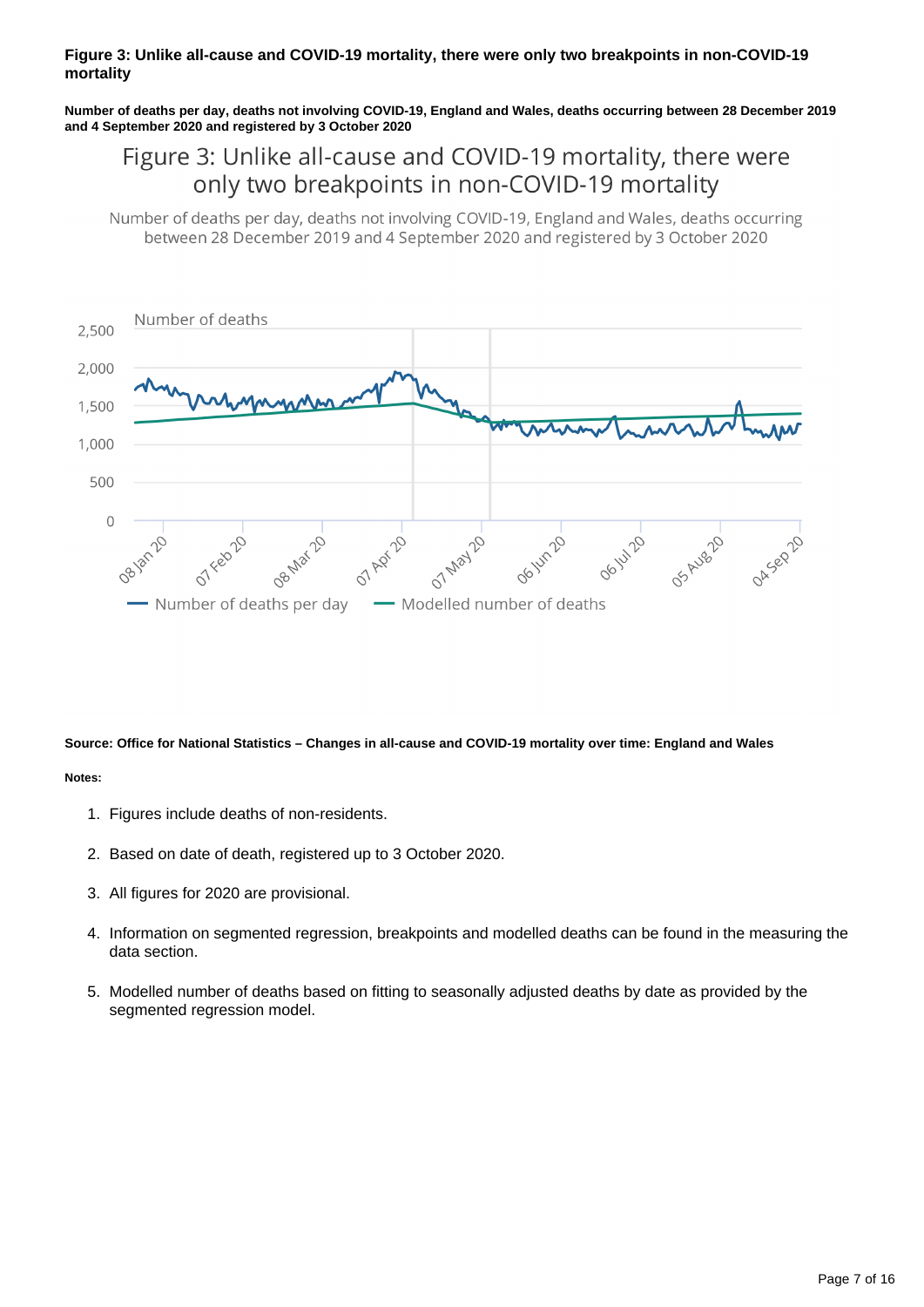Table 3: Breakpoints in rate of change for non-COVID-19 mortality: England and Wales, deaths occurring between 28 December 2019 and 4 September 2020 and registered by 3 October 2020

|                         | <b>Breakpoint 1</b>       | <b>Breakpoint 2</b>     |  |
|-------------------------|---------------------------|-------------------------|--|
| <b>Breakpoint (day)</b> | Day 106: 11 April<br>2020 | Day 135: 10 May<br>2020 |  |
| <b>Modelled deaths</b>  | 1,526                     | 1,277                   |  |
| Rate of change          | $+2.4/-8.6$               | $-8.6/+1$               |  |

Source: Office for National Statistics – Changes in all-cause and COVID-19 mortality over time: England and Wales

**Notes** 

- 1. Based on death registrations rather than occurrences.
- 2. Modelled deaths are the number of deaths on that date given by the seasonally adjusted segmented regression model.
- 3. Rate of change is the average number of deaths per day increase (+) or decrease (-) prior to and after the breakpoint date.
- 4. Information on segmented regression, breakpoints and modelled deaths can be found in Measuring the data.

For deaths not involving COVID-19, the number of deaths per day increased by 2.4 deaths per day on average until 11 April; from then on the number of deaths per day decreased by an average of 8.6 deaths per day until 10 May, when it started to increase by 1.0 death per day until the end of the period covered. Although there were only two breakpoints in non-COVID-19 mortality, these were at similar times to the all-cause and COVID-19 breakpoint 2 and 3 dates respectively, but the rate of change and direction of change differed.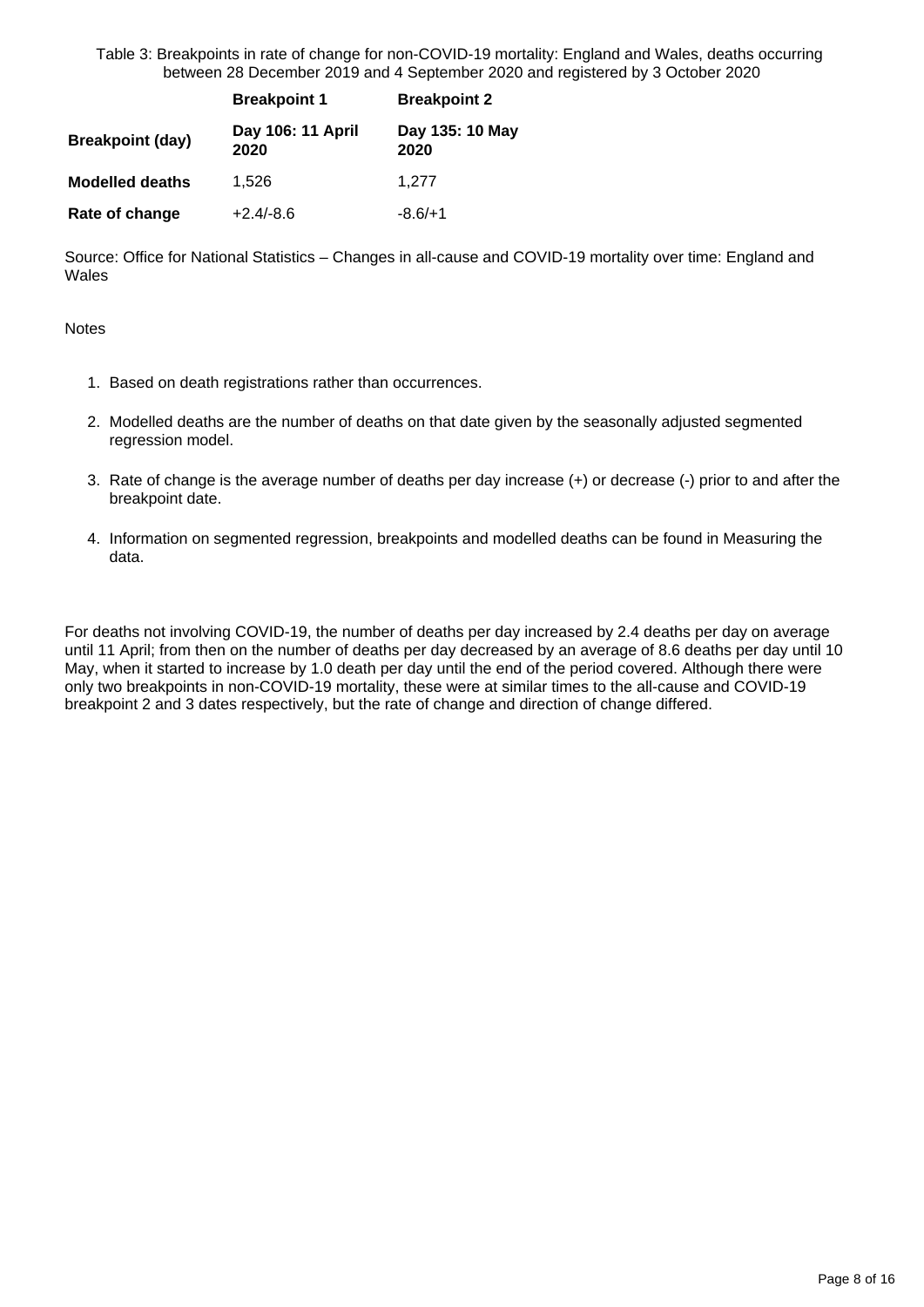#### **Figure 4: There were two breakpoints in non-COVID-19 mortality, at similar times to the all-cause and COVID-19 breakpoint 2 and 3 respectively, but the rate and direction of change differed**

**Modelled number of deaths per day, by cause, England and Wales, deaths occurring between 28 December 2019 and 4 September 2020 and registered by 3 October 2020**

### Figure 4: There were two breakpoints in non-COVID-19 mortality, at similar times to the all-cause and COVID-19 breakpoint 2 and 3 respectively, but the rate and direction of change differed

Modelled number of deaths per day, by cause, England and Wales, deaths occurring between 28 December 2019 and 4 September 2020 and registered by 3 October 2020



**Source: Office for National Statistics – Changes in all-cause and COVID-19 mortality over time: England and Wales**

#### **Notes:**

- 1. Figures include deaths of non-residents.
- 2. Based on date of death, registered up to 3 October 2020.
- 3. All figures for 2020 are provisional.
- 4. Information on segmented regression, breakpoints and modelled deaths can be found in the measuring the data section
- 5. Modelled number of deaths based on fitting to seasonally adjusted deaths by date as provided by the segmented regression model.

Smoothing out the day-to-day variation in deaths using segmented regression analysis gives a clear and objective picture of how and when the trends in deaths changed over time. While the breakpoints can be seen as simply delineating the previously observed shape of the large excess of deaths in April and May 2020, Figure 4 illustrates how some specific points of interest are identified by the differences breakpoints and rates of change described in Table 3 compared with Tables 1 and 2.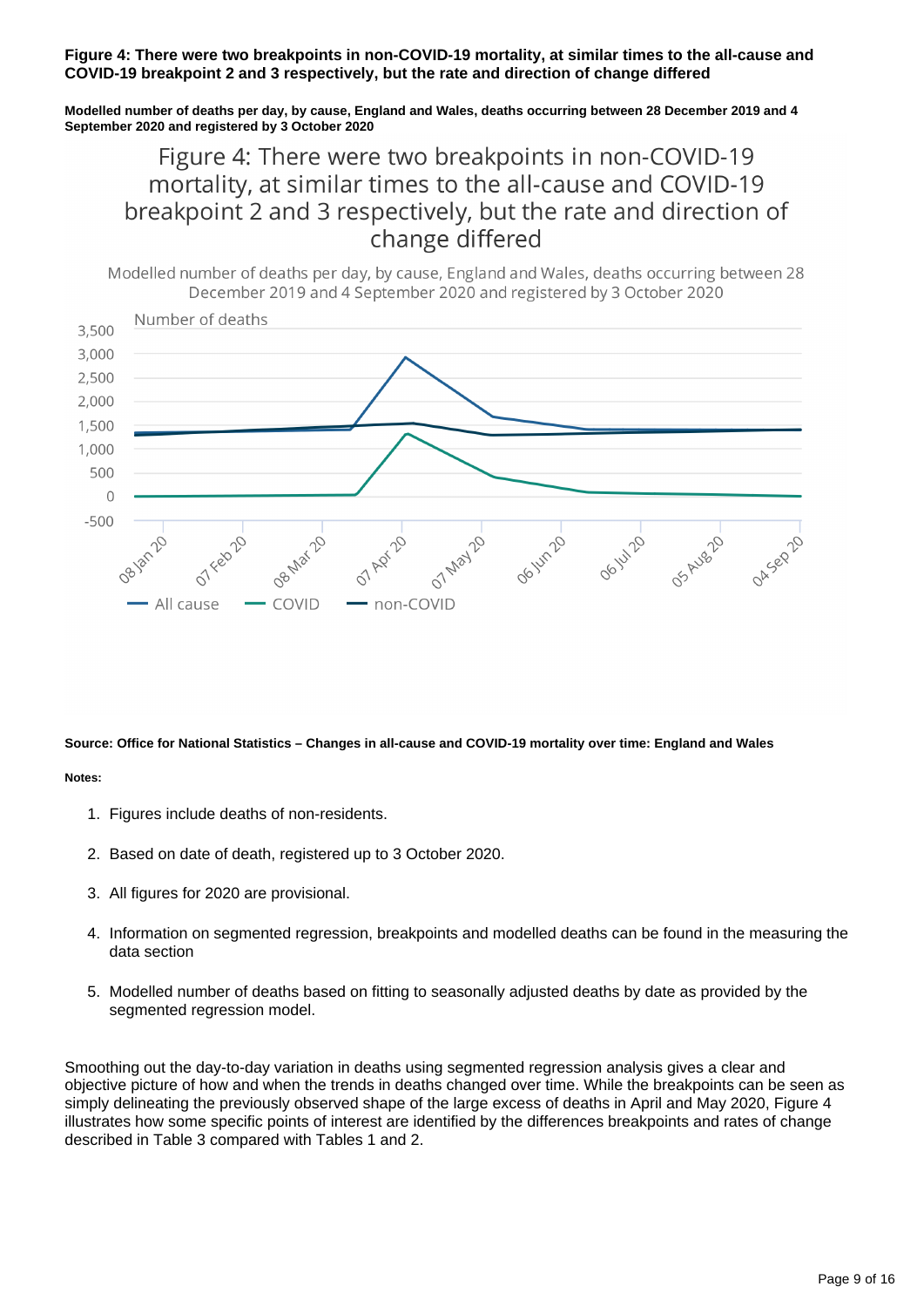The trend in COVID-19 mortality is largely similar to that of all-cause mortality, likely because of the large number of deaths attributed to that cause over the period of interest. Although all-cause mortality and deaths involving COVID-19 both identified four changes in the mortality trend, while deaths not involving COVID-19 identified only two breakpoints, all three measures agree that a change in the mortality trend occurred around the middle of April and again in the middle of May.

The fact that non-COVID-19 deaths peaked at the same time as COVID-19 deaths suggests that a proportion of non-COVID-19 deaths in the earlier months may in fact have been caused directly by undiagnosed COVID-19. Diagnosis of COVID-19 at the beginning of the period is likely to have been affected by the lack of tests and the limited information available at that time on transmission, symptoms and pathological features. From our analysis on [deaths registered weekly in England and Wales](https://www.ons.gov.uk/peoplepopulationandcommunity/birthsdeathsandmarriages/deaths/bulletins/deathsregisteredweeklyinenglandandwalesprovisional/latest#deaths-registered-by-place-of-occurrence), the earliest date of a death involving COVID-19 known so far is in the week ending 31 January 2020.

However, the subsequent gradual increase in non-COVID-19 deaths while COVID-19 deaths fell may suggest a different pattern, possibly including the effects of delayed or interrupted treatment for other health conditions. Our [previous analysis on deaths not involving the coronavirus](https://www.ons.gov.uk/peoplepopulationandcommunity/birthsdeathsandmarriages/deaths/articles/analysisofdeathregistrationsnotinvolvingcoronaviruscovid19englandandwales28december2019to1may2020/28december2019to10july2020) provides more information on potentially undiagnosed COVID-19 and deaths that may be indirectly due to COVID-19.

Analysis split by sex is available in the **[accompanying dataset](http://dataset)**. An interesting finding when looking at males and females separately can be found when looking at non-COVID-19-related deaths. For males, any changes over time are subtle, however deaths of females show a clear peak and three breakpoints. A possible reason for this difference is that the pattern of non-COVID-19 mortality in males shows evidence of mortality displacement (where a large number of people died earlier in the year, reducing the number of people in the same group who died in later months).

The pattern in females could be linked to the breakpoint analysis findings on care homes (reported in [Section 3\)](http://S3) as there tend to be more females in care homes than males. Our [deaths in the care sector release](https://www.ons.gov.uk/peoplepopulationandcommunity/birthsdeathsandmarriages/deaths/bulletins/deathsinthecaresectorenglandandwales/2019#characteristics-of-deaths-of-care-home-residents) reported that females represent a larger proportion of care home residents than males and that a lower mortality rate is expected among female care home residents because, on average, [women are living longer than men.](https://www.ons.gov.uk/peoplepopulationandcommunity/birthsdeathsandmarriages/lifeexpectancies/bulletins/nationallifetablesunitedkingdom/2017to2019) It is estimated that there are more females in the care home resident population; in our estimates, females account for 66.5% of the care home resident population in England and 67.2% of the care home resident population in Wales.

## <span id="page-9-0"></span>**3 . Differences in time trends by place of death**

This section focuses on all-cause mortality in hospitals, care homes and private homes. More detailed information on coronavirus (COVID-19) and non-COVID-19 mortality can be found in the accompanying dataset.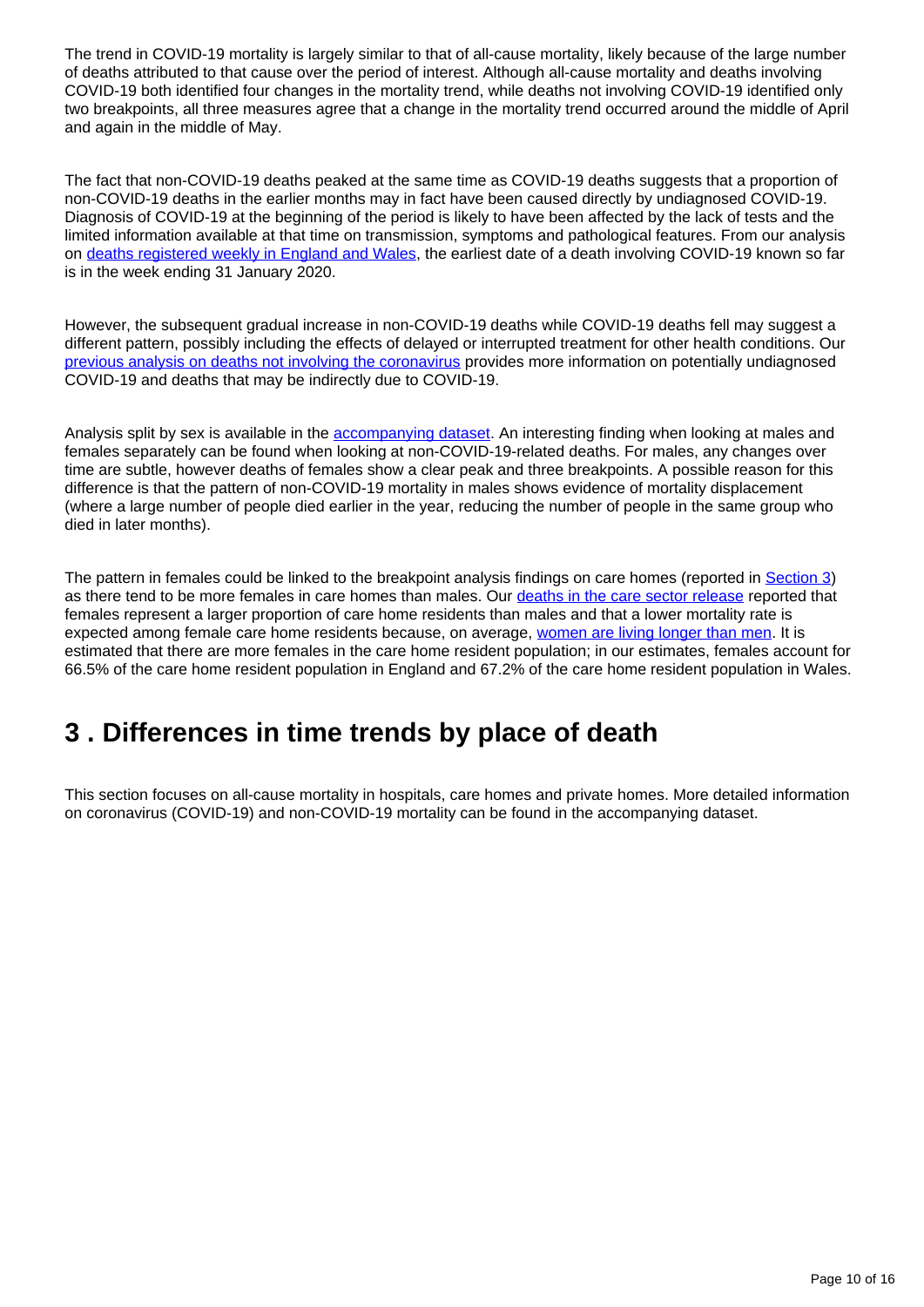#### **Figure 5: Deaths in private homes and hospitals peaked earlier than those in care homes**

**Number of modelled deaths per day, all causes, by place of death, England and Wales, deaths occurring between 28 December 2019 and 4 September 2020 and registered by 3 October 2020**

### Figure 5: Deaths in private homes and hospitals peaked earlier than those in care homes

Number of modelled deaths per day, all causes, by place of death, England and Wales, deaths occurring between 28 December 2019 and 4 September 2020 and registered by 3 October 2020



**Source: Office for National Statistics – Changes in all-cause and COVID-19 mortality over time: England and Wales**

#### **Notes:**

- 1. Figures include deaths of non-residents.
- 2. Based on date of death, registered up to 3 October 2020.
- 3. All figures for 2020 are provisional.
- 4. Information on segmented regression, breakpoints and modelled deaths can be found in the measuring the data section.
- 5. Modelled number of deaths based on fitting to seasonally adjusted deaths by date as provided by the segmented regression model.
- 6. Based on place a death occurred.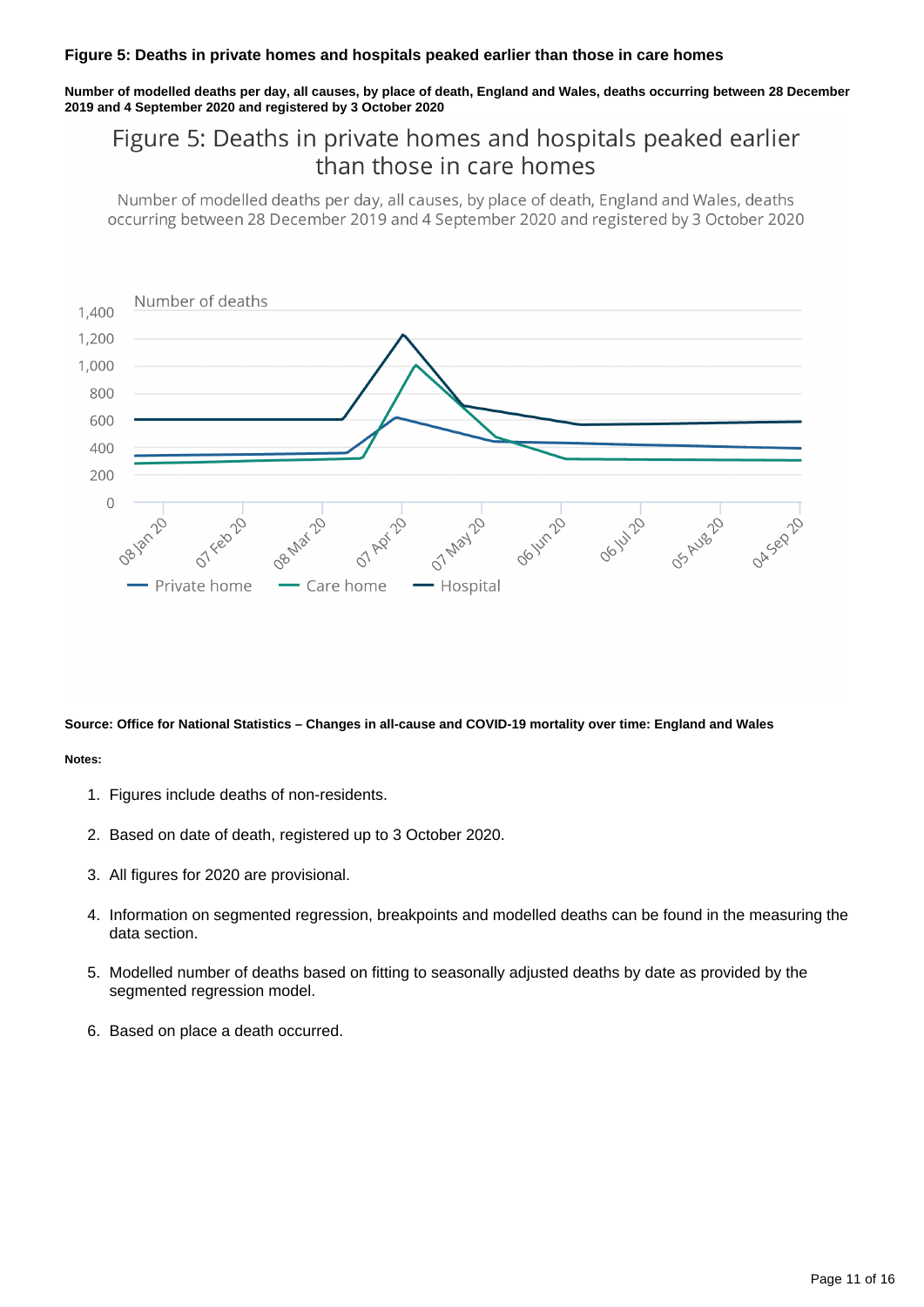Table 4: Breakpoint analysis summary by place of death, all-cause mortality, England and Wales, deaths occurring between 28 December 2019 and 4 September 2020 and registered by 3 October 2020

|                 |                         | <b>Breakpoint 1</b>             | <b>Breakpoint 2</b>       | <b>Breakpoint 3</b>       | <b>Breakpoint 4</b>      |
|-----------------|-------------------------|---------------------------------|---------------------------|---------------------------|--------------------------|
| <b>Hospital</b> | <b>Breakpoint (day)</b> | Day 79: 15<br><b>March 2020</b> | Day 102: 07 April<br>2020 | Day 125: 30 April<br>2020 | Day 169: 13 June<br>2020 |
|                 | Rate of change          | $0.0/+27.5$                     | $+27.5/-23.5$             | $-23.5/-3.2$              | $-3.2/+0.3$              |
| Care home       | <b>Breakpoint (day)</b> | Day 87: 23<br><b>March 2020</b> | Day 107: 12 April<br>2020 | Day 137: 12 May<br>2020   | Day 163: 07 June<br>2020 |
|                 | Rate of change          | $+0.4/+34.4$                    | $+34.4/-17.6$             | $-17.6/-6.2$              | $-6.2/-0.1$              |
| Home            | <b>Breakpoint (day)</b> | Day 81: 17<br><b>March 2020</b> | Day 99: 04 April<br>2020  | Day 136: 11 May<br>2020   |                          |
|                 | Rate of change          | $+0.3/+14.2$                    | $+14.2/-4.8$              | $-4.8/-0.4$               |                          |

Source: Office for National Statistics – Changes in all-cause and COVID-19 mortality over time: England and **Wales** 

#### **Notes**

- 1. Based on death registrations rather than occurrences.
- 2. Modelled deaths are the number of seasonally adjusted deaths on that date given by the segmented regression model.
- 3. Rate of change is the average number of deaths per day increase (+) or decrease (-) prior to and after the breakpoint date.
- 4. Information on segmented regression, breakpoints and modelled deaths can be found in Measuring the data.

As can be seen in Table 4, breakpoints differ when looking across different places of death. The earliest breakpoint in the rate of change for all-cause deaths can be seen for deaths occurring in hospital. At the start of the coronavirus pandemic, [the majority of COVID-19 deaths occurred in hospital,](https://www.ons.gov.uk/peoplepopulationandcommunity/birthsdeathsandmarriages/deaths/bulletins/deathsregisteredweeklyinenglandandwalesprovisional/latest#deaths-registered-by-place-of-occurrence) which explains this earlier change. The number of deaths in hospitals was stable until 15 March 2020 when it started to increase on average by 27.5 deaths per day until 7 April.

This increasing rate results from a combination of a sharper increase in the rate of COVID-19 deaths per day in hospitals (which increased at 47.7 deaths per day from a modelled 17 deaths on 19 March to 921 modelled deaths on 7 April) and a decrease in the non-COVID-19 hospital death rate (falling at a rate of 19.7 deaths per day from 621 modelled deaths on 23 March to 301 modelled deaths on 8 April).

From 7 April, the all-cause death rate decreased by 23.5 deaths per day on average in hospitals until 30 April. From 30 April, the number of deaths per day decreased by 3.2 deaths per day on average until 13 June where it started to rise again by 0.3 deaths per day on average.

Looking at deaths that occurred in care homes, the first breakpoint occurred later in the data time series, on 23 March 2020, when the average daily rise in deaths increased sharply from 0.4 deaths per day to 34.4 deaths per day. This is made up of increases in the rate of both non-COVID-19 deaths (increasing at 16.8 deaths per day from 19 March) and COVID-19 deaths (an increase of 20.5 deaths per day beginning over a week later on 28 March).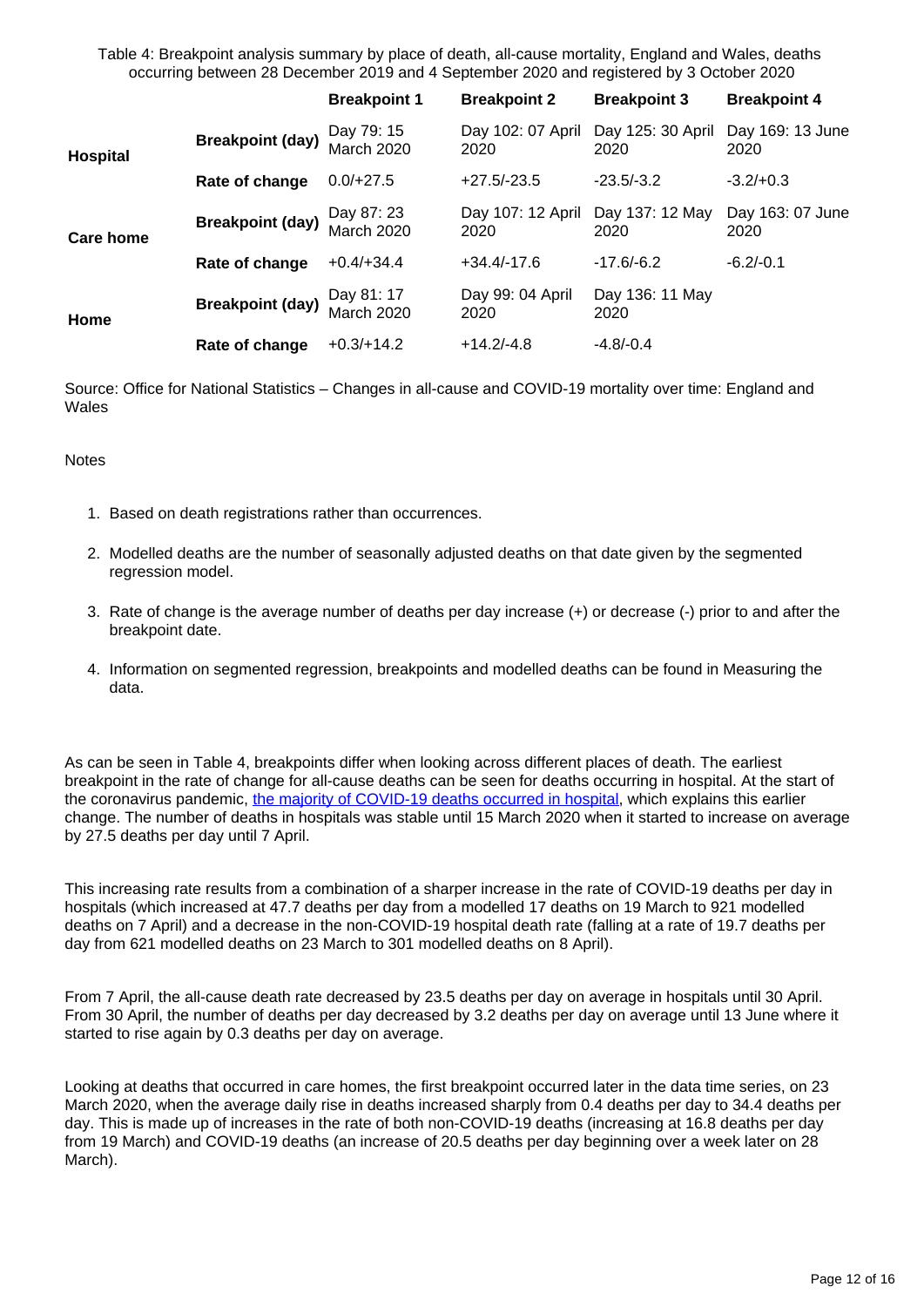The non-COVID-19 deaths in care homes peaked on 8 April at a modelled rate of 646 deaths per day before falling by 11.1 deaths per day to 11 May. In contrast, the COVID-19 deaths in care homes peaked on 16 April at 399 deaths per day before falling by 8.6 deaths per day to 21 May.

These trends combined to create the three further all-cause death rate breakpoints occurring on 12 April, 12 May and 7 June when the number of all-cause deaths per day decreased on average by 17.6, 6.2 and 0.1 deaths per day respectively.

These patterns reflect a somewhat later trend in care homes compared to hospital deaths, and also an increase in non-COVID-19 care home deaths that may include both undiagnosed COVID-19 and also patients with chronic or terminal illness who would more usually have died in hospital. The slower rate of decline in the pandemic in care homes may also reflect multiple outbreaks among the highly vulnerable care home population.

For all-cause deaths at home, the first breakpoint can be seen a couple of days later than for deaths occurring in hospitals. The first change in rate occurred on 17 March when deaths per day changed from increasing by 0.3 deaths per day on average to increasing sharply by 14.2 deaths per day. This was largely driven by an increase in the non-COVID-19 death rate of 9.8 per day from 355 deaths on 15 March to 547 deaths on 4 April.

This corresponds to the peak of the COVID-19 death rate in private homes that reached 69 per day on 4 April. Thereafter, the all-cause death rate decreased by 4.8 deaths per day on average before decreasing at a slower rate of 0.4 deaths per day on average from 11 May. Again, this change was largely driven by non-COVID-19 deaths, the rate of which fell at 3.2 deaths per day to 11 May.

Unlike deaths in hospitals and care homes, there were only three breakpoints identified for private homes. The number of deaths in private homes has been above average for the majority of 2020.

Further analysis of these deaths can be found in our **Deaths in private homes release**. While the number of COVID-19 deaths in private homes was not as great as was seen in hospitals and care homes, there have been substantial numbers of non-COVID-19 deaths at home throughout the year.

## <span id="page-12-0"></span>**4 . Mortality data**

[Changes in all-cause and COVID-19 mortality over time, England and Wales](http://dataset) Dataset | Released 18 December 2020 Analysis of all-cause mortality and deaths involving COVID-19 using segmented regression.

## <span id="page-12-1"></span>**5 . Glossary**

### **Coronaviruses**

The World Health Organization (WHO) defines coronaviruses as "a large family of viruses that are known to cause illness ranging from the common cold to more severe diseases such as Middle East Respiratory Syndrome (MERS) and Severe Acute Respiratory Syndrome (SARS)". Between 2001 and 2018, there were 12 deaths in England and Wales due to a coronavirus infection, with a further 13 deaths mentioning the virus as a contributory factor on the death certificate.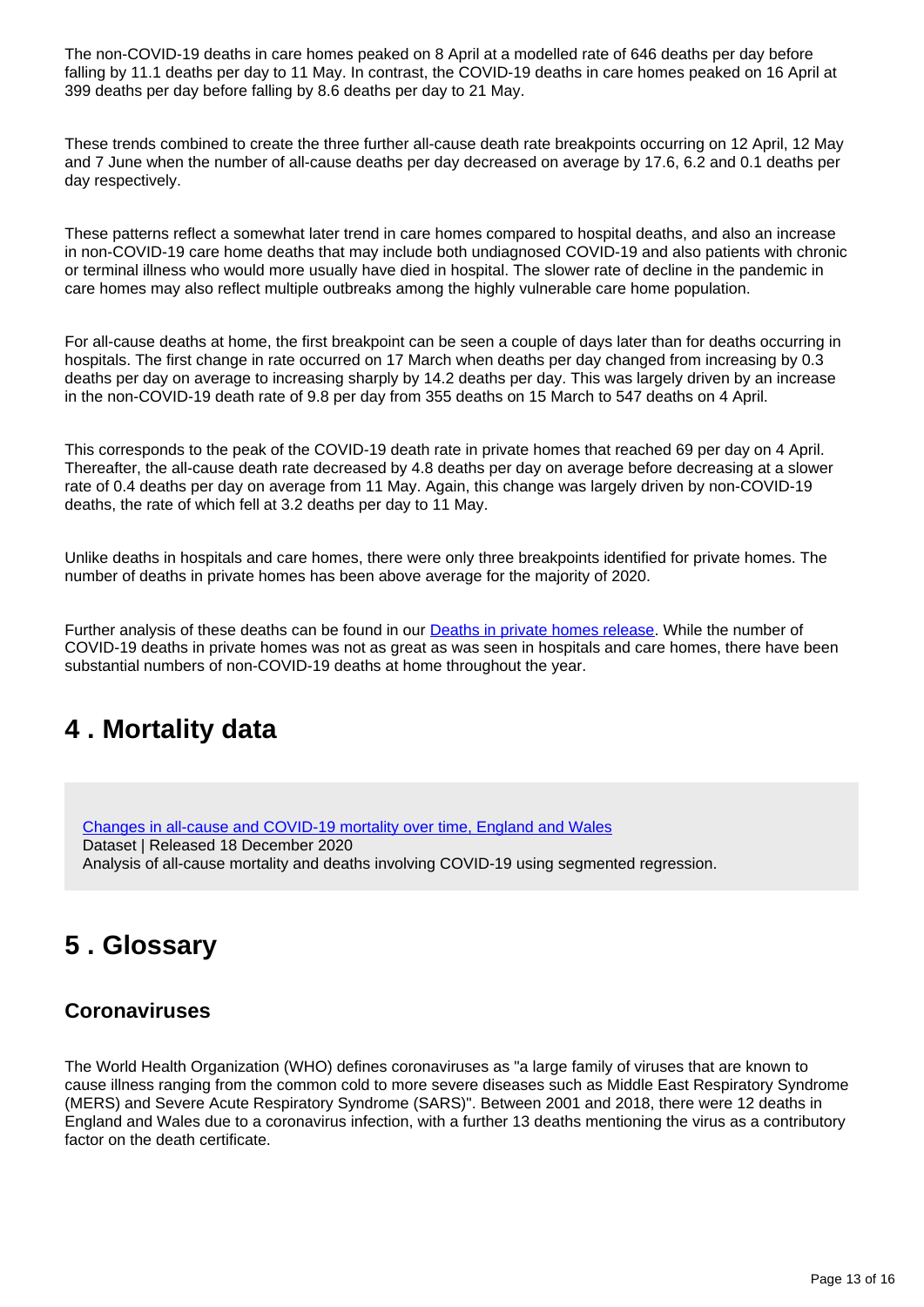### **Coronavirus (COVID-19)**

COVID-19 refers to the "coronavirus disease 2019" and is a disease that can affect the lungs and airways. It is caused by a type of coronavirus. Further information is available from the World Health Organisation (WHO).

### **Registration delay**

Mortality statistics are compiled from information supplied when deaths are certified and registered as part of civil registration, a legal requirement. According to the [Births and Deaths Registration Act 1953](http://www.legislation.gov.uk/ukpga/Eliz2/1-2/20), a death should be registered within five days unless it is referred to a coroner for investigation. Mortality statistics for a given time period can be based on occurrence (death date) or registration (registration date); registration delay is the difference between date of occurrence and date of registration.

### **Statistical significance**

The term "significant" refers to statistically significant changes or differences. Significance has been determined using the 95% confidence intervals, where instances of non-overlapping confidence intervals between estimates indicate the difference is unlikely to have arisen from random fluctuation. In some circumstances, significance has also been tested using z scores. More information about this z test is available in Appendix 1 of the Sullivan guide [\(PDF, 1.19MB\)](http://www.eurohex.eu/pdf/Sullivan_guide_pre%20final_oct%202014.pdf).

## <span id="page-13-0"></span>**6 . Measuring the data**

### **Data used**

The figures represent the number of deaths that occurred and were registered by 3 October 2020; a proportion of deaths occurring in this year will not be registered until subsequent years (more information can be found in our [Impact of registration delays release\)](https://www.ons.gov.uk/peoplepopulationandcommunity/birthsdeathsandmarriages/deaths/articles/impactofregistrationdelaysonmortalitystatisticsinenglandandwales/latest).

### **Segmented regression approach**

We used a segmented linear regression method to assess whether there has been a statistically significant change in the trend in mortality rates, and if so, at what point in the time series it moves away from the previous trend trajectory. Segmented linear regression fits multiple linear regression models to a series of continuous data to determine a trend using a segmented or broken line of best fit. The point at which one segment meets the next is called a breakpoint and indicates the point of a change in trend where the difference in the coefficients of the slopes before and after the breakpoint is statistically significant.

The segmented model produced is continuous so that the end of one segment must meet where the next segment begins. Linear models were chosen for simplicity and provide a sufficient approximation for this analysis.

We implemented this analysis using an algorithm in the software package  $R$ , the theory of which is explained in [Segmented: An R Package to Fit Regression Models With Broken-Line Relationships](https://www.researchgate.net/publication/234092680_Segmented_An_R_Package_to_Fit_Regression_Models_With_Broken-Line_Relationships). The "segmented" function in R allows users to specify the number of break points they wish to find. We initially set the function to detect one breakpoint, as we are testing for only one change in trend in our data time series.

The breakpoints found by the segmented function are the optimal points where linear models before and after the breakpoint have a greater goodness of fit than one model for the whole series. Goodness of fit statistics are provided with the [accompanying dataset](http://dataset).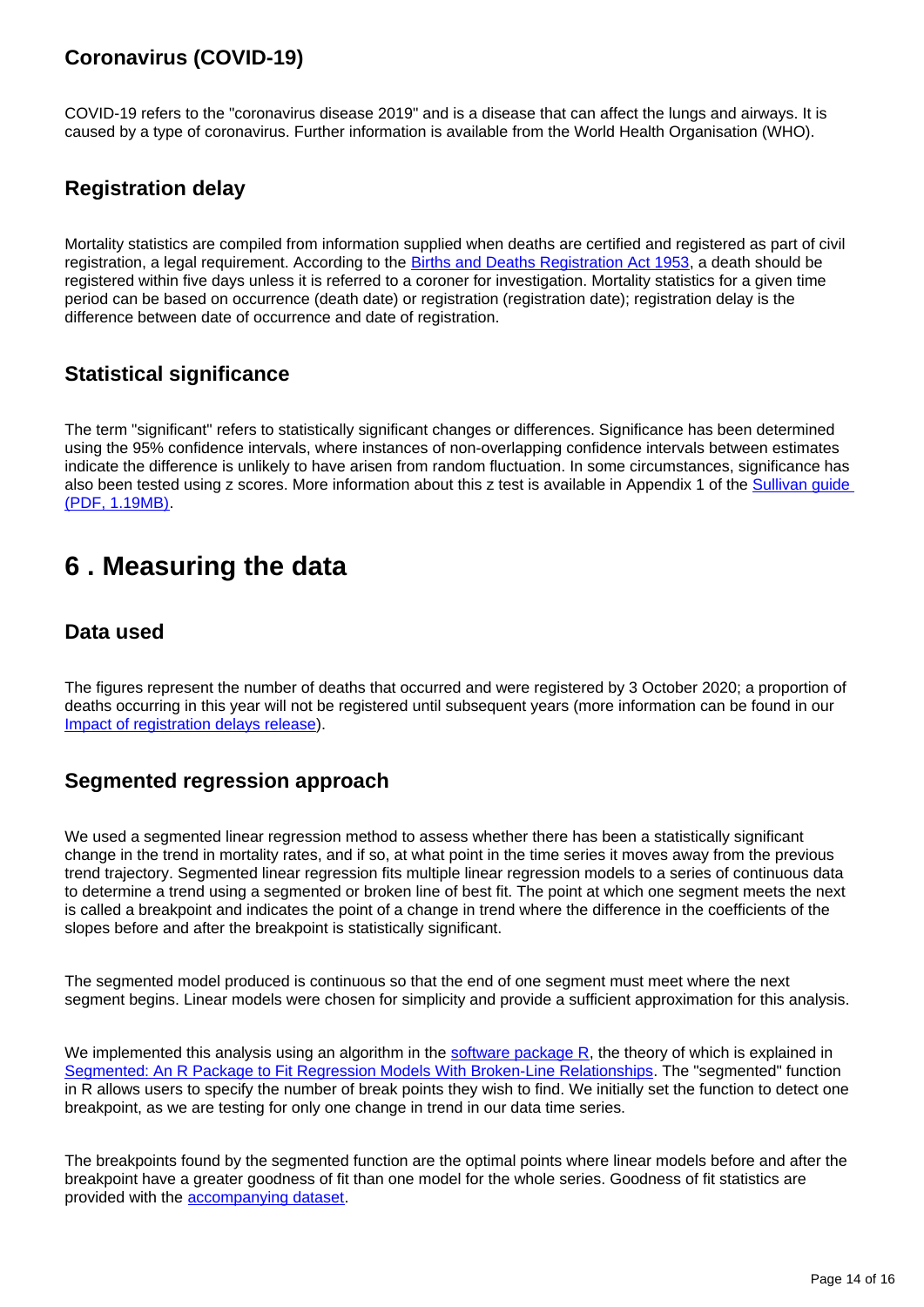As shown in the schematic diagram (Figure 6), the orange line is a single linear regression model produced to fit all of the data (blue dots). The green line is a segmented regression model produced to fit the data assuming there is one breakpoint in the data. Overall, the green line fits the data much better than the orange line with many more blue data points being closer to the green line than the orange line.

The dashed black line shows where the change in trend (breakpoint) occurred. The exact position of this breakpoint does not precisely locate any source of change but can be used to see whether there is consistency across different countries, sexes and age groups about where the change in trend occurred in the data time series.



**Figure 6: Schematic diagram of a segmented regression analysis**

**Source: Office for National Statistics**

More quality and methodology information on strengths, limitations, appropriate uses, and how the data were created is available in the [Mortality statistics in England and Wales QMI](https://www.ons.gov.uk/peoplepopulationandcommunity/birthsdeathsandmarriages/deaths/methodologies/mortalitystatisticsinenglandandwalesqmi) and the [User guide to mortality statistics](https://www.ons.gov.uk/peoplepopulationandcommunity/birthsdeathsandmarriages/deaths/methodologies/userguidetomortalitystatisticsjuly2017).

For each breakdown, the segmented regression model was run on seasonally adjusted data. Each model was run with one, two, three, four and five breakpoints. We then used the R squared value to determine which number of breakpoints best fit the data.

## <span id="page-14-0"></span>**7 . Strengths and limitations**

### **Strengths**

Coding for cause of death is carried out according to the World Health Organization (WHO) [ICD-10](https://icd.who.int/browse10/2016/en) and internationally agreed rules.

Information is supplied when a death is registered, which gives complete population coverage and ensures the estimates are of high precision, and representative of the underlying population at risk.

### **Limitations**

The breakpoint is found using an iterative process, and so the exact breakpoint found may vary each time that a model is run. However, confidence intervals have been calculated to indicate the level of uncertainty around each breakpoint.